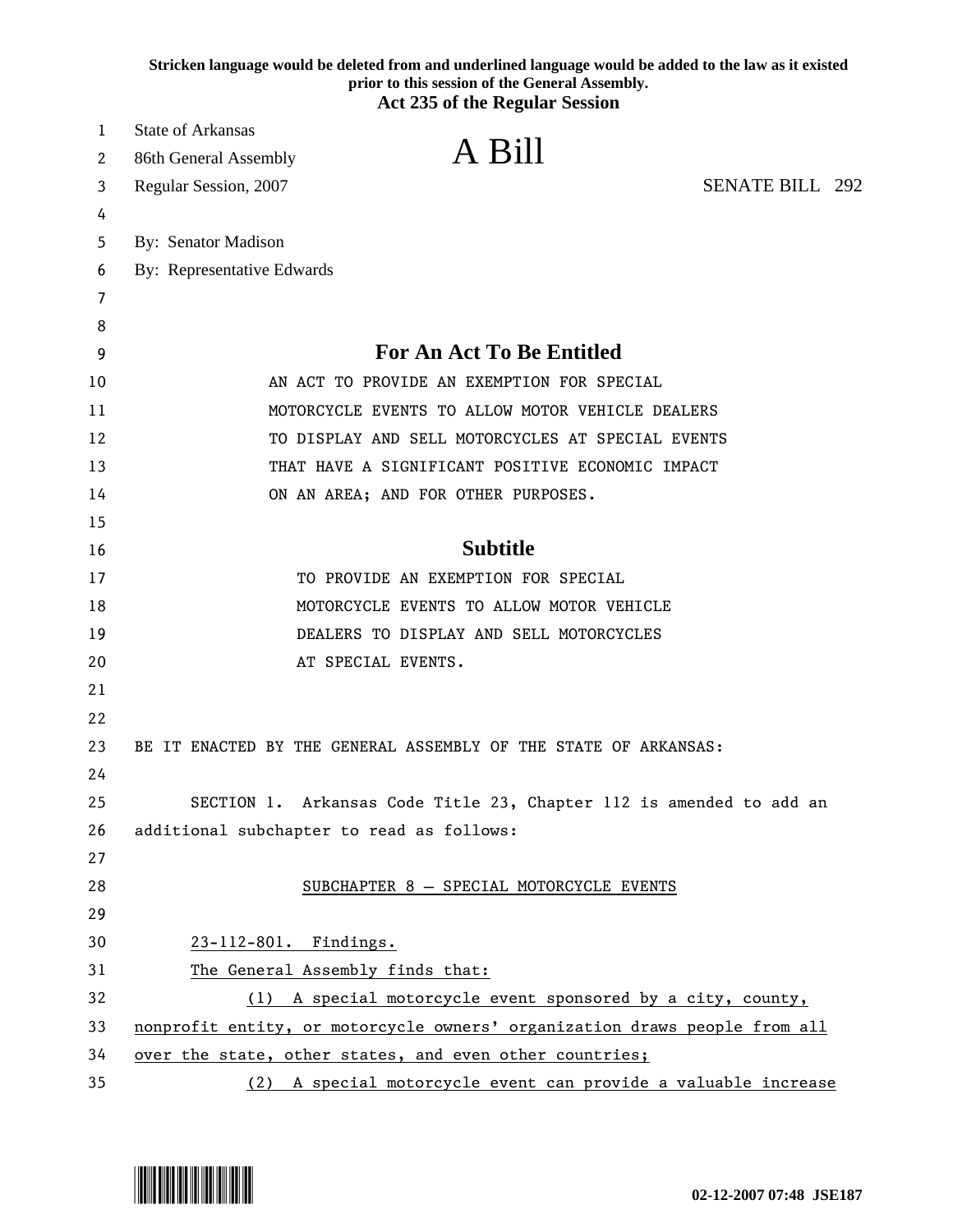| 1  | in tourism for the state; and                                                   |
|----|---------------------------------------------------------------------------------|
| 2  | The laws and rules related to the display and sale of<br>(3)                    |
| 3  | motorcycles at a special motorcycle event must be modified to lessen the        |
| 4  | restrictions that are hampering economic growth.                                |
| 5  |                                                                                 |
| 6  | 23-112-802. Definitions.                                                        |
| 7  | As used in this subchapter:                                                     |
| 8  | (1) "Motorcycle owners' organization" means an entity that is                   |
| 9  | organized as a nonprofit entity or for-profit entity and in good standing       |
| 10 | with the Secretary of State;                                                    |
| 11 | (2) "Nonprofit entity" means an entity that has received tax                    |
| 12 | exempt status from the Internal Revenue Service pursuant to section $501(c)(3)$ |
| 13 | or section $(501)(c)(4)$ of the Internal Revenue Code of 1986, as it existed on |
| 14 | January 1, 2007;                                                                |
| 15 | "Public venue" means a location that:<br>(3)                                    |
| 16 | (A) Is open to the general public; and                                          |
| 17 | Is not the address designated as the primary business<br>(B)                    |
| 18 | address of a new motor vehicle dealer licensed by the Arkansas Motor Vehicle    |
| 19 | Commission or a used motor vehicle dealer licensed by the Department of         |
| 20 | Arkansas State Police;                                                          |
| 21 | (4) "Significant positive economic impact" means an economic                    |
| 22 | benefit of at least three million dollars $(33,000,000)$ to the state or a      |
| 23 | region of the state; and                                                        |
| 24 | (5) "Special motorcycle event" means an event held at a public                  |
| 25 | venue with or without an admission fee that:                                    |
| 26 | Is sponsored by a city, a county, a nonprofit entity,<br>(A)                    |
| 27 | or a motorcycle owners' organization;                                           |
| 28 | Occurs not more than one (1) time each year for no<br>(B)                       |
| 29 | more than seven (7) consecutive days; and                                       |
| 30 | Includes any of the following that are invited to<br>(C)                        |
| 31 | attend:                                                                         |
| 32 | New motor vehicle dealers to display and sell<br>(i)                            |
| 33 | motorcycles; or                                                                 |
| 34 | New motor vehicle manufacturers or distributors<br>(ii)                         |
| 35 | to display motorcycles.                                                         |
| 36 |                                                                                 |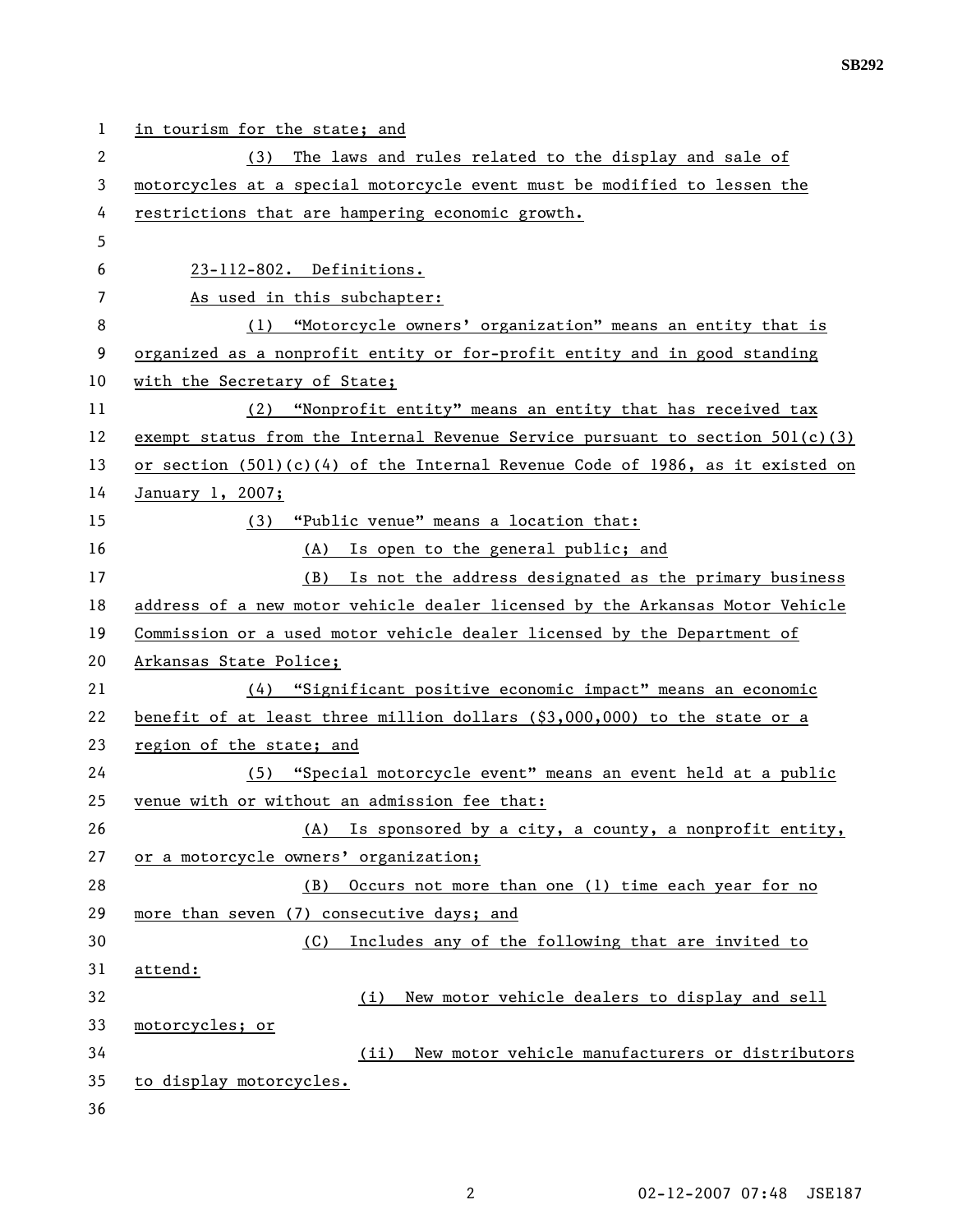| $\mathbf{1}$   | 23-112-803. Statements of estimated positive economic impact.                 |
|----------------|-------------------------------------------------------------------------------|
| $\mathbf{2}$   | A statement of the estimated positive economic impact of a proposed           |
| 3              | special motorcycle event shall be submitted to the Arkansas Motor Vehicle     |
| 4              | Commission from an independent source such as a university, chamber of        |
| 5              | commerce, or other entity that regularly engages in the estimation of the     |
| 6              | economic benefit of an occurrence for businesses and industries.              |
| $\overline{7}$ |                                                                               |
| 8              | 23-112-804. Significant positive economic impact determinations.              |
| 9              | (a) If the statement of estimated positive economic impact that is            |
| 10             | submitted to the Arkansas Motor Vehicle Commission establishes that a special |
| 11             | motorcycle event has a significant positive economic impact, the special      |
| 12             | motorcycle event is exempt from regulation by the Arkansas Motor Vehicle      |
| 13             | Commission as provided under § 23-112-805.                                    |
| 14             | (b) If the statement of estimated positive economic impact that is            |
| 15             | presented to the Arkansas Motor Vehicle Commission establishes that a special |
| 16             | motorcycle event will not have a significant positive economic impact, then   |
| 17             | the Arkansas Motor Vehicle Commission shall determine whether the special     |
| 18             | motorcycle event is exempt from the provisions of this chapter and any rules  |
| 19             | promulgated by the Arkansas Motor Vehicle Commission.                         |
| 20             |                                                                               |
| 21             | 23-112-805. Authority to waive relevant market area and rules.                |
| 22             | The Arkansas Motor Vehicle Commission shall waive the following<br>(a)        |
| 23             | for a special motorcycle event that has a significant positive economic       |
| 24             | impact or is determined by the commission to otherwise qualify for an         |
| 25             | exemption under § 23-112-804(b) if no franchised motor vehicle dealer of a    |
| 26             | licensed manufacturer is represented in the host county of the special        |
| 27             | motorcycle event or the counties contiguous to the host county:               |
| 28             | The provisions of this chapter regarding relevant market<br>(1)               |
| 29             | area; and                                                                     |
| 30             | The rules regarding motor vehicle dealers in contiguous<br>(2)                |
| 31             | counties.                                                                     |
| 32             | The commission may promulgate rules for the issuance of a<br>(b)(1)           |
| 33             | temporary permit to out-of-state motor vehicle dealers and manufacturers to   |
| 34             | participate in a special motorcycle event under this subchapter.              |
| 35             | No rule shall be promulgated that puts a greater burden on<br>(2)             |
| 36             | out-of-state motor vehicle dealers and manufacturers to obtain a temporary    |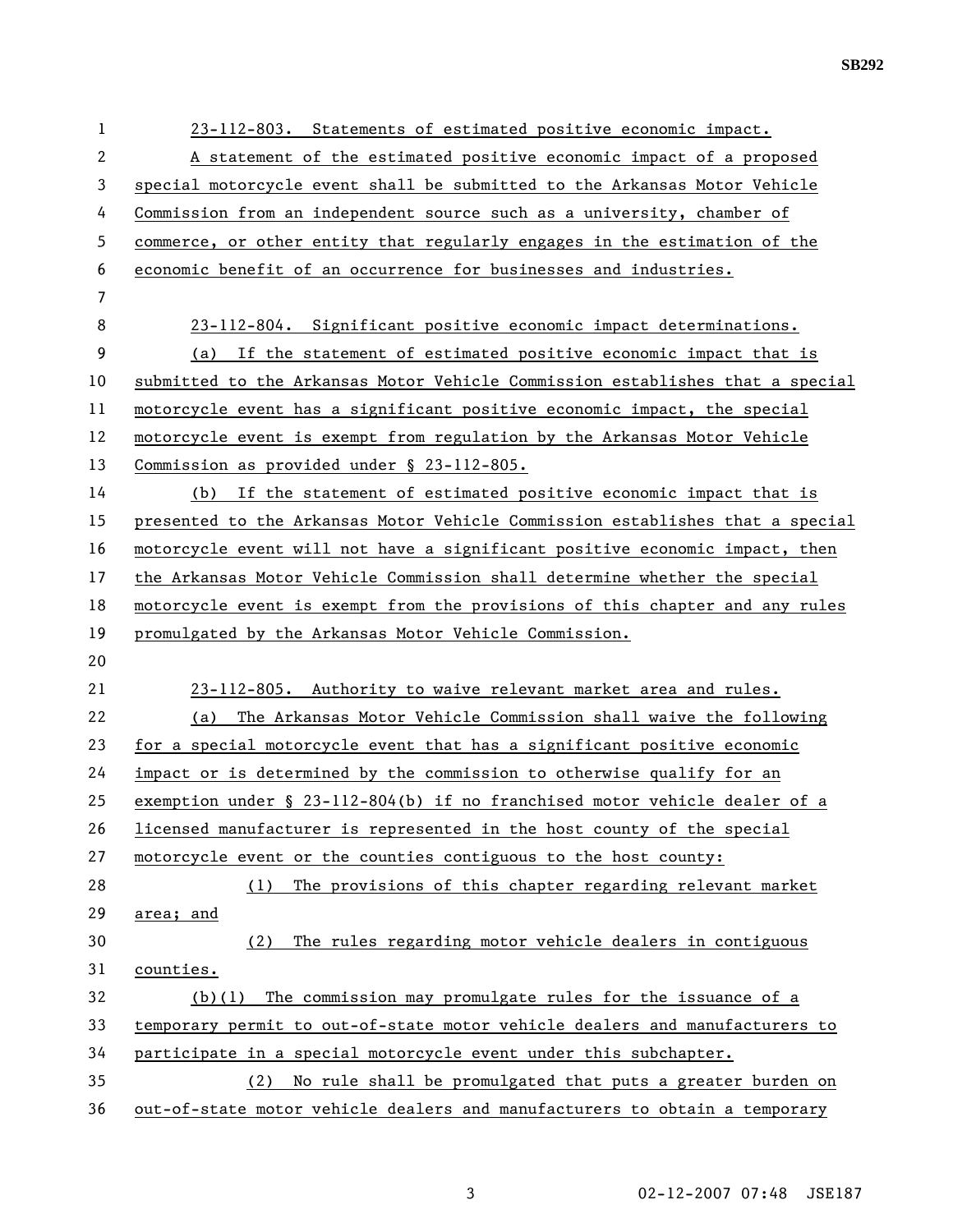| 1  | permit than the requirements necessary for a motor vehicle dealer or          |
|----|-------------------------------------------------------------------------------|
| 2  | manufacturer to obtain a license from the commission.                         |
| 3  | (3) If the commission establishes fees for a temporary permit                 |
| 4  | under this subsection, the fees shall not exceed:                             |
| 5  | For an out-of-state motor vehicle dealer, one hundred<br>(A)                  |
| 6  | dollars $(\$100);$                                                            |
| 7  | For a manufacturer or distributor, two hundred fifty<br>(B)                   |
| 8  | dollars $( $250);$                                                            |
| 9  | For an out-of-state salesperson, fifteen dollars<br>(C)                       |
| 10 | $( $15.00);$ and                                                              |
| 11 | (D)<br>For a factory representative or distributor                            |
| 12 | representative, fifty dollars (\$50.00).                                      |
| 13 |                                                                               |
| 14 | 23-112-806. Established and ongoing special motorcycle events.                |
| 15 | (a) A special motorcycle event that has been ongoing for five (5)             |
| 16 | years or more before the effective date of this act and has had a significant |
| 17 | positive economic impact in the past shall be:                                |
| 18 | Considered an established and ongoing special motorcycle<br>(1)               |
| 19 | event; and                                                                    |
| 20 | Eligible to a presumption of a significant positive economic<br>(2)           |
| 21 | impact by the Arkansas Motor Vehicle Commission.                              |
| 22 | Notwithstanding any provision of law to the contrary, an<br>(b)               |
| 23 | established and ongoing special motorcycle event under this section may       |
| 24 | continue to invite motor vehicle dealers and manufacturers that have          |
| 25 | participated in the special motorcycle event for the previous three (3)       |
| 26 | years.                                                                        |
| 27 |                                                                               |
| 28 | SECTION 2. Arkansas Code § 23-112-312 is amended to read as follows:          |
| 29 | 23-112-312. License reciprocity with other states.                            |
| 30 | The Arkansas Motor Vehicle Commission is authorized to may enter<br>(a)       |
| 31 | into reciprocal agreements with motor vehicle commissions, or their           |
| 32 | equivalents, in other states to allow motor vehicle dealers who are licensed  |
| 33 |                                                                               |
|    | in those states to obtain a temporary permit in this state, pursuant to the   |
| 34 | rules and regulations promulgated by the Arkansas Motor Vehicle Commission.   |
| 35 | Any person who is licensed under the laws of another state or<br>(b)          |